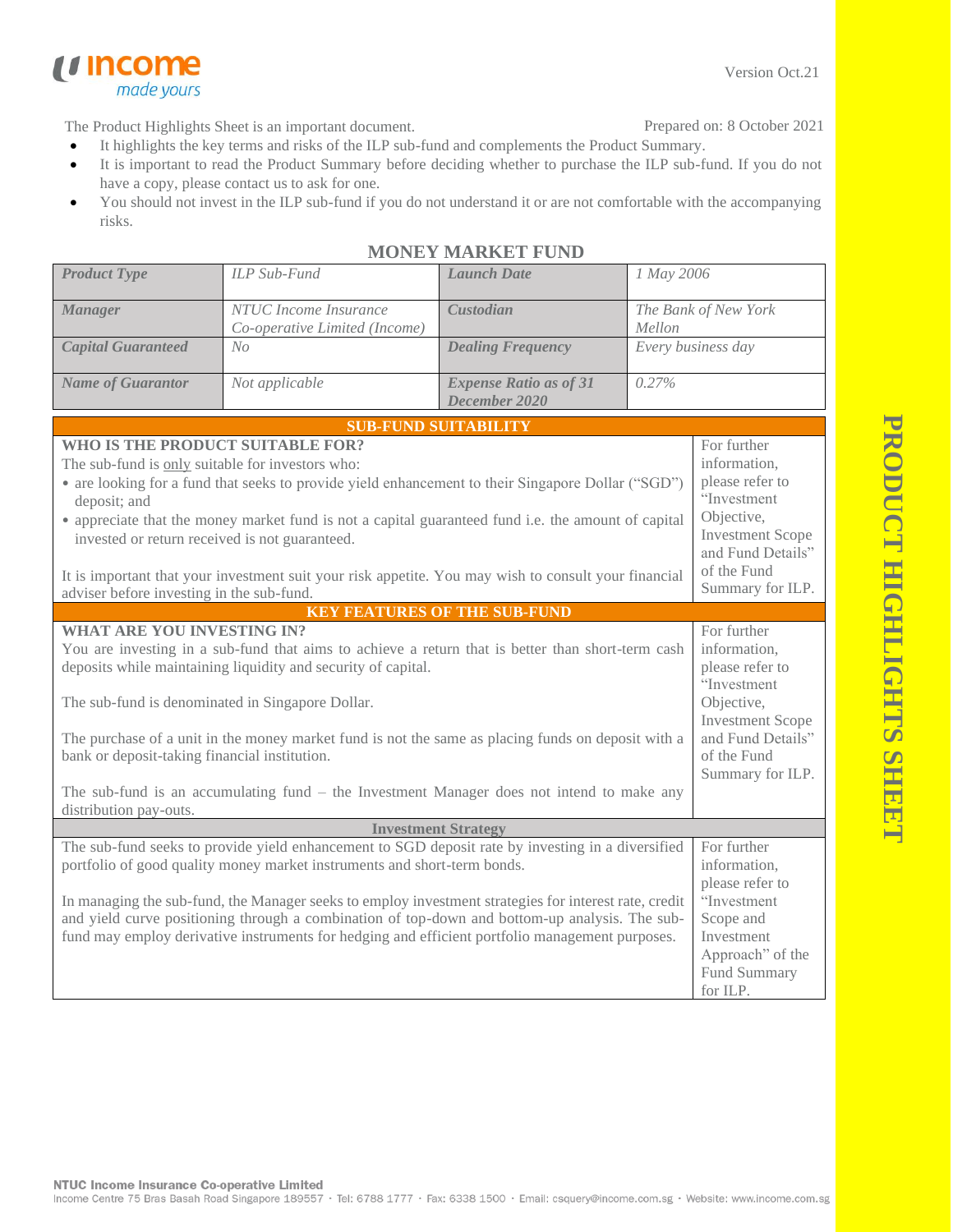

| <b>Parties Involved</b>                                                                                                                                                                                                                                                                                                                              |                                                |  |  |
|------------------------------------------------------------------------------------------------------------------------------------------------------------------------------------------------------------------------------------------------------------------------------------------------------------------------------------------------------|------------------------------------------------|--|--|
| WHO ARE YOU INVESTING WITH?<br>NTUC Income Insurance Co-operative Limited is the Investment Manager of the sub-fund.                                                                                                                                                                                                                                 | For further<br>information,                    |  |  |
| Fullerton Fund Management Company Ltd is the Sub-Investment Manager of the sub-fund.                                                                                                                                                                                                                                                                 | please refer to<br>"Fund Manager"              |  |  |
| The custodian of the sub-fund is The Bank of New York Mellon.                                                                                                                                                                                                                                                                                        | of the Fund<br>Summary for ILP.                |  |  |
| <b>KEY RISKS</b>                                                                                                                                                                                                                                                                                                                                     |                                                |  |  |
| WHAT ARE THE KEY RISKS OF THIS INVESTMENT?<br>The sub-fund is not a capital guaranteed fund and do not guarantee the amount of capital invested.                                                                                                                                                                                                     | For further<br>information,<br>please refer to |  |  |
| Although the fund manager seeks to preserve the principal value, there is no assurance that the sub-<br>fund can fully meet its objective.                                                                                                                                                                                                           | "Risks" of the<br>Fund Summary                 |  |  |
| for ILP.<br>The securities and instruments in which the sub-fund may invest are subject to market fluctuations<br>and other risks inherent in such investments and there can be no assurance that any appreciation in<br>value will occur.                                                                                                           |                                                |  |  |
| The risk factors may cause you to lose some or all of your investments. A description of the major<br>risks is provided below.                                                                                                                                                                                                                       |                                                |  |  |
| <b>Market and Credit Risks</b>                                                                                                                                                                                                                                                                                                                       |                                                |  |  |
| You are exposed to the following risks:                                                                                                                                                                                                                                                                                                              |                                                |  |  |
| <b>Market Risks</b><br>Prices of the securities held by the sub-fund may go up or down, sometimes rapidly or unpredictably.<br>Securities may decline in value due to factors affecting securities markets generally or particular<br>industries.                                                                                                    |                                                |  |  |
| <b>Interest Rate Risks</b><br>The sub-fund's investment in debt securities may be subject to the risk of interest rate fluctuations<br>which may cause the price of debt securities to go up or down. In general, as nominal interest rates<br>rise, the value of fixed income securities is likely to fall.                                         |                                                |  |  |
| <b>Credit Risks</b><br>Changes in the financial condition or credit standing of an issuer may negatively affect the sub-fund.<br>An issuer of fixed income securities may suffer adverse changes in its financial condition and unable<br>to pay the principal and/or interest on the instrument.                                                    |                                                |  |  |
| <b>Liquidity Risks</b>                                                                                                                                                                                                                                                                                                                               |                                                |  |  |
| You are exposed to liquidity risks.<br>There is no secondary market for the sub-fund. All redemption requests should be made to the<br>Manager.                                                                                                                                                                                                      |                                                |  |  |
| <b>Product-Specific Risks</b>                                                                                                                                                                                                                                                                                                                        |                                                |  |  |
| You are exposed to the following risks:                                                                                                                                                                                                                                                                                                              |                                                |  |  |
| <b>Derivatives Risks</b><br>The sub-fund may invest in derivatives instruments including futures, options, forwards, swaps or<br>credit derivatives for purposes of hedging and/or efficient portfolio management. Derivatives involve<br>risks different from, and, in some cases, greater than, the risks presented by more traditional securities |                                                |  |  |
| investments. The usage of derivatives may negatively impact the value of the sub-fund.                                                                                                                                                                                                                                                               |                                                |  |  |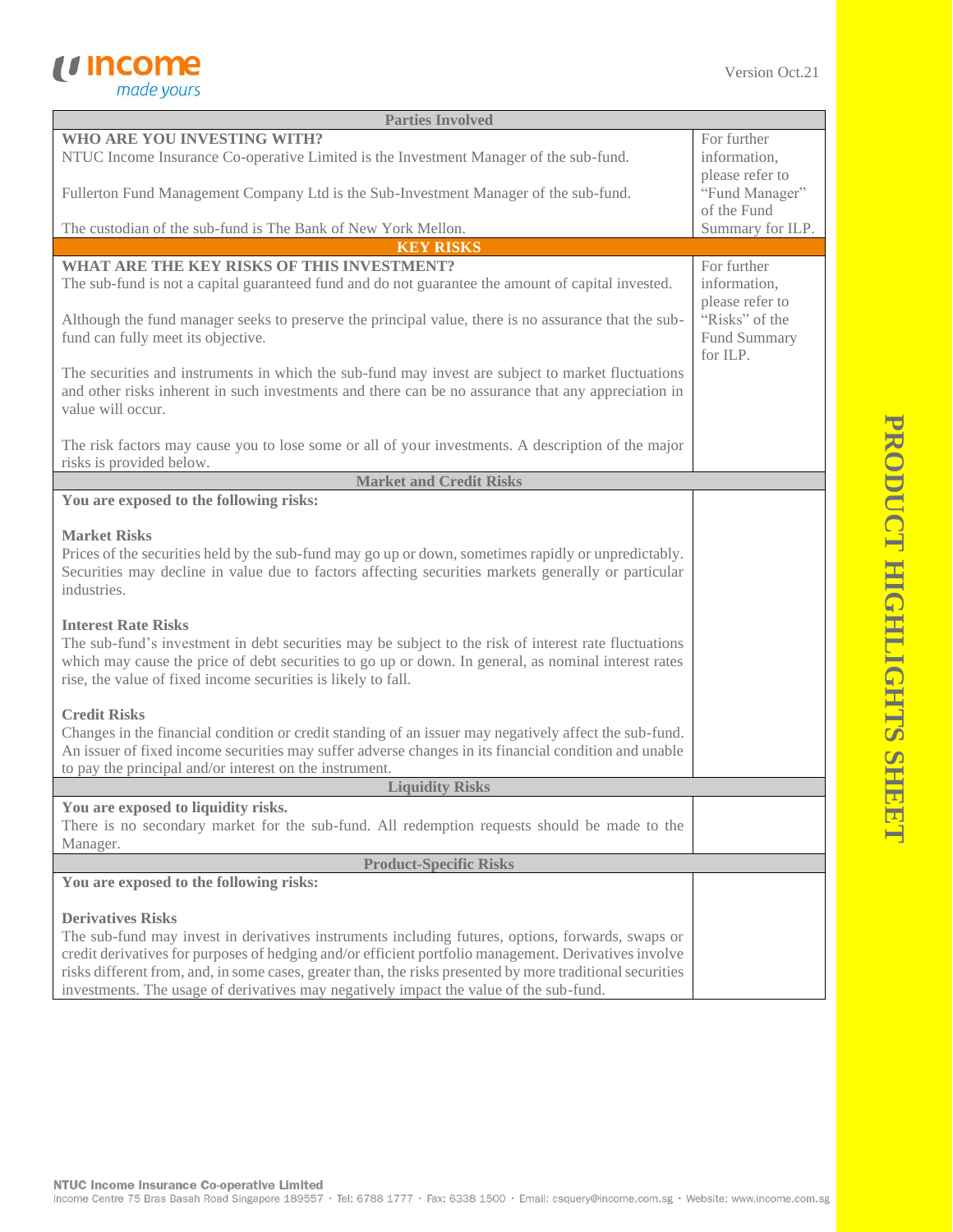## *<u>Income</u>*<br> *made yours*

| The global exposure of the sub-fund to financial derivatives or embedded financial derivatives will                             |                                                                                                                                                |                        |  |  |
|---------------------------------------------------------------------------------------------------------------------------------|------------------------------------------------------------------------------------------------------------------------------------------------|------------------------|--|--|
| be calculated using the commitment approach and in accordance with provisions of the Code on                                    |                                                                                                                                                |                        |  |  |
| Collective Investment Schemes. The Manager will ensure that the risk management and compliance                                  |                                                                                                                                                |                        |  |  |
| procedures are adequate and have been or will be implemented and that it has the necessary expertise                            |                                                                                                                                                |                        |  |  |
|                                                                                                                                 | to manage the risks relating to the use of financial derivatives.                                                                              |                        |  |  |
|                                                                                                                                 | <b>FEES AND CHARGES</b>                                                                                                                        |                        |  |  |
|                                                                                                                                 | WHAT ARE THE FEES AND CHARGES OF THIS INVESTMENT?                                                                                              | For further            |  |  |
|                                                                                                                                 |                                                                                                                                                | information,           |  |  |
|                                                                                                                                 | Payable directly by you<br>please refer to                                                                                                     |                        |  |  |
|                                                                                                                                 | You will need to pay the following fees and charges as a percentage of your gross investment sum:                                              | "Fees and              |  |  |
|                                                                                                                                 |                                                                                                                                                | Charges" in            |  |  |
| Premium                                                                                                                         | Premium charge may apply. Please refer to the fees and charges in the Product                                                                  | section 4 of the       |  |  |
| Charge                                                                                                                          | Summary of the applicable ILP for details.                                                                                                     | <b>Product Summary</b> |  |  |
| Policy Fee                                                                                                                      | Policy fee may apply. Please refer to the fees and charges in the Product                                                                      | for ILP.               |  |  |
|                                                                                                                                 | Summary of the applicable ILP for details.                                                                                                     |                        |  |  |
|                                                                                                                                 |                                                                                                                                                |                        |  |  |
| Switching                                                                                                                       | We currently don't charge for fund switches. Please refer to the fees and charges<br>in the Product Summary of the applicable ILP for details. |                        |  |  |
| Fee                                                                                                                             |                                                                                                                                                |                        |  |  |
| Surrender                                                                                                                       | Surrender charge may apply. Please refer to the fees and charges in the Product                                                                |                        |  |  |
| Charge                                                                                                                          | Summary of the applicable ILP for details.                                                                                                     |                        |  |  |
|                                                                                                                                 |                                                                                                                                                |                        |  |  |
|                                                                                                                                 | There may be other fees and charges imposed at the investment-linked product level. Please refer to                                            |                        |  |  |
|                                                                                                                                 | the Product Summary of applicable ILP which you have purchased or intend to purchase for details.                                              |                        |  |  |
|                                                                                                                                 |                                                                                                                                                |                        |  |  |
|                                                                                                                                 | Payable by the ILP sub-fund from invested proceeds                                                                                             |                        |  |  |
|                                                                                                                                 | The sub-fund will pay the following fees and charges to the Manager and other parties:                                                         |                        |  |  |
|                                                                                                                                 |                                                                                                                                                |                        |  |  |
| Annual                                                                                                                          | 0.25% per annum. The Annual Management Fee is not guaranteed and may be                                                                        |                        |  |  |
| Management                                                                                                                      | reviewed from time to time. However, it shall not exceed 2.0% of the sub-fund                                                                  |                        |  |  |
| Fee                                                                                                                             | balance at any point of time.                                                                                                                  |                        |  |  |
|                                                                                                                                 |                                                                                                                                                |                        |  |  |
|                                                                                                                                 |                                                                                                                                                |                        |  |  |
|                                                                                                                                 |                                                                                                                                                |                        |  |  |
|                                                                                                                                 | VALUATIONS AND EXITING FROM THIS INVESTMENT                                                                                                    |                        |  |  |
|                                                                                                                                 | <b>HOW OFTEN ARE VALUATIONS AVAILABLE?</b>                                                                                                     | For further            |  |  |
|                                                                                                                                 | The sub-fund is valued daily on an offer/bid basis. All transactions for ILP are based on forward                                              | information,           |  |  |
|                                                                                                                                 | pricing. The prices are updated on the website of Income on each business day.                                                                 | please refer to        |  |  |
|                                                                                                                                 |                                                                                                                                                | "Subscription of       |  |  |
| Units" and<br>HOW CAN YOU EXIT FROM THIS INVESTMENT AND WHAT ARE THE RISKS AND                                                  |                                                                                                                                                |                        |  |  |
| <b>COSTS IN DOING SO?</b>                                                                                                       |                                                                                                                                                | "Redemption of         |  |  |
| Units" in section 5<br>You can exit the sub-fund at any time by informing the insurer, either directly or through the financial |                                                                                                                                                |                        |  |  |
| adviser from whom you purchased the sub-fund.<br>and 6 of the                                                                   |                                                                                                                                                |                        |  |  |
|                                                                                                                                 | If you do so within the cancellation period of 14 days from time of purchase, you may do so without                                            | <b>Product Summary</b> |  |  |
|                                                                                                                                 | incurring the sales charge and fees stated above. However, you will have to take the risk for any<br>for ILP.                                  |                        |  |  |
| price changes in the NAV of the sub-fund since you purchased it.                                                                |                                                                                                                                                |                        |  |  |
|                                                                                                                                 | You will receive the sale proceeds within 7 business days from the time the insurer receives your                                              |                        |  |  |
| request to exit from the sub-fund.                                                                                              |                                                                                                                                                |                        |  |  |
| Your exit price is determined as follows:                                                                                       |                                                                                                                                                |                        |  |  |
| 1. If you submit the redemption order before 3 pm on a business day, you will be paid a bid price                               |                                                                                                                                                |                        |  |  |
| based on the net asset value of the sub-fund at the close of that business day.                                                 |                                                                                                                                                |                        |  |  |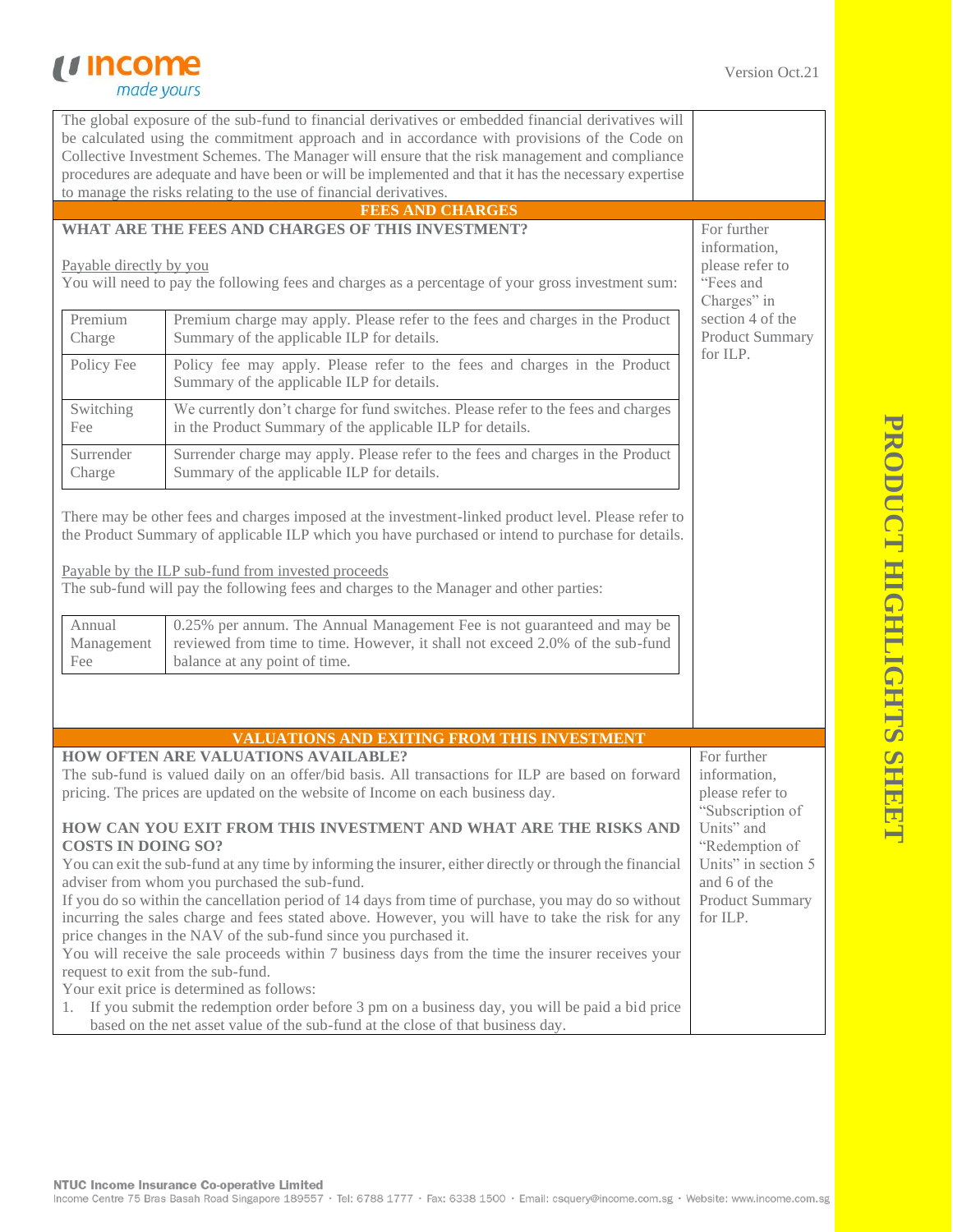## *<u>Income</u>*<br> *made yours*

|                                                                                                                                                                                                                                                               | 2. If you submit the redemption order after 3 pm, you will be paid a price bid based on the net<br>asset value at the close of the next business day. |   |                            |          |                            |  |
|---------------------------------------------------------------------------------------------------------------------------------------------------------------------------------------------------------------------------------------------------------------|-------------------------------------------------------------------------------------------------------------------------------------------------------|---|----------------------------|----------|----------------------------|--|
| The sale proceeds that you will receive will be the exit price multiplied by the number of units sold,<br>less any charges as stated in the terms of the ILP, if applicable.<br>An example, assuming that redemption charge is not applicable, is as follows: |                                                                                                                                                       |   |                            |          |                            |  |
|                                                                                                                                                                                                                                                               | Exit price                                                                                                                                            | X | Number of units sold       | $=$      | <b>Gross Sale Proceeds</b> |  |
|                                                                                                                                                                                                                                                               | S\$1.250                                                                                                                                              | X | 1,000                      | $\equiv$ | S\$1,250                   |  |
|                                                                                                                                                                                                                                                               | <b>Gross Sale Proceeds</b>                                                                                                                            |   | <b>Redemption Charge</b>   | $=$      | <b>Net Sale Proceeds</b>   |  |
|                                                                                                                                                                                                                                                               | S\$1,250                                                                                                                                              |   | S\$0.00                    | $\equiv$ | S\$1,250                   |  |
| Depending on the ILP that you are investing in, a redemption charge may be applicable. Please refer<br>to the Product Summary of the ILP for more details.                                                                                                    |                                                                                                                                                       |   |                            |          |                            |  |
|                                                                                                                                                                                                                                                               |                                                                                                                                                       |   | <b>CONTACT INFORMATION</b> |          |                            |  |
|                                                                                                                                                                                                                                                               | <b>HOW DO YOU CONTACT US?</b>                                                                                                                         |   |                            |          |                            |  |
| More information on the sub-fund could be obtained from the following website:                                                                                                                                                                                |                                                                                                                                                       |   |                            |          |                            |  |
|                                                                                                                                                                                                                                                               | www.income.com.sg/fund/coopprices.asp                                                                                                                 |   |                            |          |                            |  |
| Alternatively, you may contact our Customer Service Officers at 6788 1122 / 6788 1777 or email<br>us at csquery@income.com.sg for more information.                                                                                                           |                                                                                                                                                       |   |                            |          |                            |  |